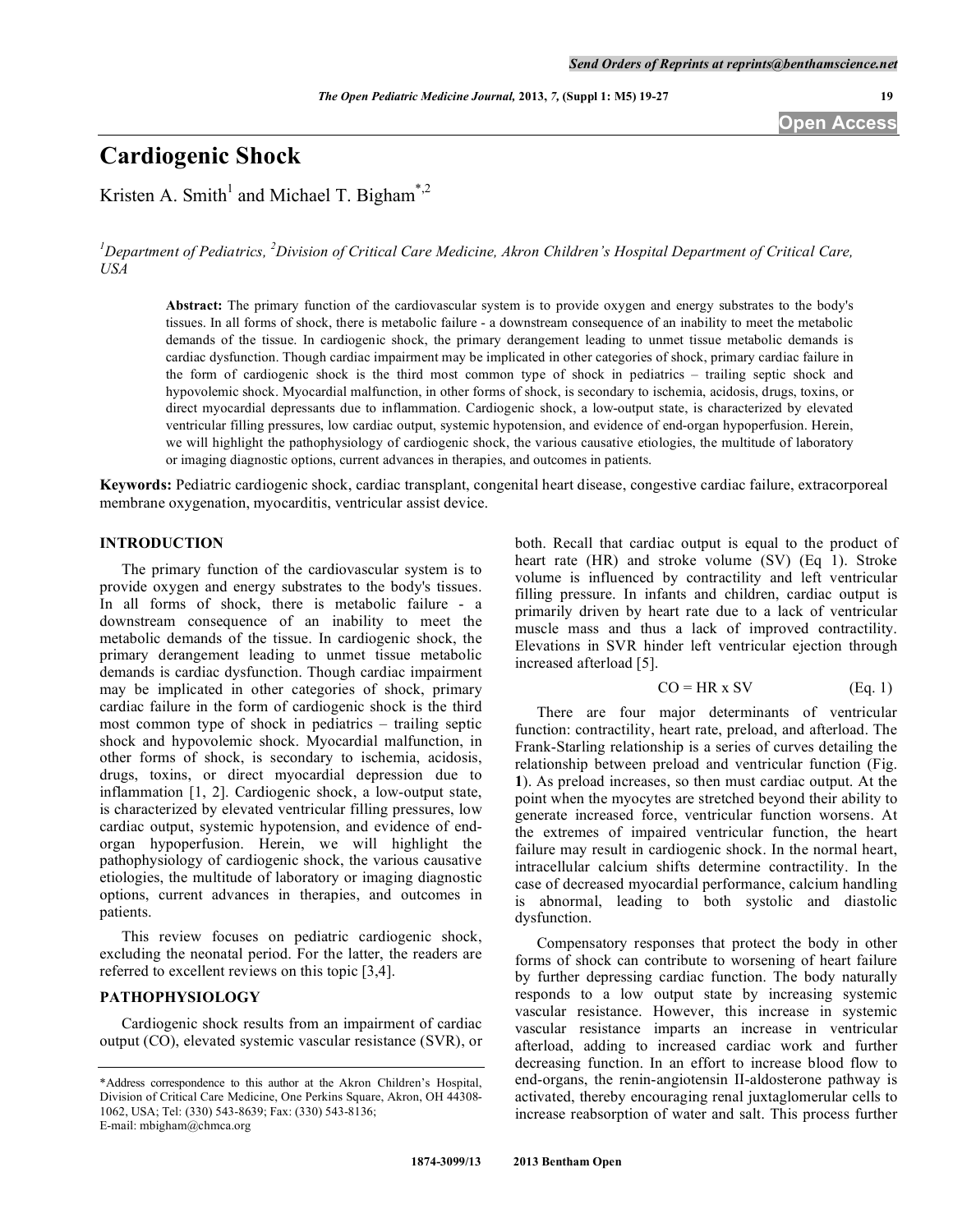increases preload and in a cardiogenic shock state, contributes to pulmonary and peripheral edema *via* excessive ventricular end diastolic volume. Another effect of decreased cardiac output is the activation of the sympathetic nervous system, releasing catecholamines. The immediate effect of this in early shock is to increase heart rate, thereby increasing cardiac output. In the long-term, however, the vasoconstrictive properties of endogenous catecholamines increase afterload, thereby contributing to heart failure and further organ dysfunction.



**Fig. (1).** Frank-Starling relationship of preload verses ventricular function (cardiac output). In the normal heart, increased preload produces improved ventricular function. In the failing heart, the curve is shifted downward and to the right. Inotropic therapy shifts the curve upward and to the left.

# **SIGNS AND SYMPTOMS**

 Infants and children rely on tachycardia as the preferred mechanism to increase cardiac output in a shock state [5]. Therefore, tachycardia is a sensitive early finding, though not specific to cardiogenic shock. In fact, it is not specific to shock at all. Heart rate elevation can be seen in fever, thyroid dysfunction, pain, and a multitude of other conditions. Grady *et al.* provide a very nice conceptual overview for the rapid assessment of the failing heart - differentiating those patients with adequate perfusion and those with critical hypoperfusion. The adequate perfusion group is further classified as "warm and dry" or "warm and wet" differentiating the extent of pulmonary/systemic vascular congestion despite maintained perfusion. The critical hypoperfusion group consists of "cold and dry" and "cold and wet" patients - the worst of these being the low cardiac output without vascular congestion ("cold and dry") [6]. Clinically these categories may demonstrate themselves in ways other than tachycardia - such as oliguria, changes in skin temperature, and impaired mental status are all due to the preferential shunting of blood flow from end organs in an attempt to optimize "vital" organ perfusion. Clinically, the skin is often described as pale, mottled, cool, and clammy in the shock state [5]. Decreased renal blood flow decreases glomerular filtration rate and thereby decreases urine output. As described above, the renin-angiotensin II-aldosterone system is intimately involved in this process. Impaired mental status is often a late finding and may indicate a shock state that is irreversible. Impaired mentation is a result of decreased cerebral perfusion pressure as blood pressure and subsequently, delivery of energy substrate, decreases [7].

 Other physical exam findings consistent with the diagnosis of cardiogenic shock are tachypnea, an S3 gallop, wheezing or rales, dyspnea or cough, cyanosis, diaphoresis, hepatomegaly, jugular vein distention (JVD), and peripheral edema. Most consider hepatomegaly a highly useful exam finding for the pediatric patient presenting in shock - as hepatomegaly may suggest elevated right atrial pressures, a consequence of elevated right ventricular end diastolic pressure/volume. Septic and hypovolemic shock rarely present with excessive right atrial volume/pressure. JVD similarly indicates elevated right atrial volume/pressure although as most pediatric patients have short and stout necks, making the detection of JVD more difficult in this population. Similarly, peripheral edema is often subtle in infants and children, making it a less sensitive exam finding. Biventricular or left-sided cardiac compromise will elevate the left ventricular end-diastolic volume/pressure and cause pulmonary venous congestion. Clinically a child with pulmonary venous congestion will present with crackles and tachypnea. A third heart sound – or S3 gallop – is a result of the rapid filling of the ventricle. Best heard with the bell of a stethoscope just after the second heart sound, the gallop indicates left ventricular dysfunction when auscultated at the apex and right ventricular dysfunction when auscultated at the left lower sternal border. It is highly indicative of a volume overload state and is often followed by a diastolic murmur indicating increased blood flow across the valve. Hypotension is a late and often ominous finding. Definitions of hypotension in pediatric population can be found in Table **1**. Even after a patient exhibits signs and symptoms of decreased cardiac output, narrowing the diagnosis to a cardiogenic etiology and initiating the appropriate management for cardiogenic shock can remain challenging because of its myriad of etiologies.

**Table 1. Definition of Hypotension Based on Age [5,43]** 

| Age               | <b>Systolic Blood Pressure (mmHg)</b> |
|-------------------|---------------------------------------|
| $0-28$ days       | $\leq 60^{\dagger}$                   |
| 1 month-12 months | <70                                   |
| $1-10$ years      | $<$ 70 + (2x age in years)            |
| $>10$ years       | 9٢)                                   |

† Parameters for normal blood pressure and hypotension in this age group are variable and influenced by post-conceptional age. For example, a normotensive term newborn may have a systolic blood pressure of 40 mmHg**.** 

## **ETIOLOGY**

 There are a multitude of causes for cardiogenic shock in infancy and childhood. Dysrhythmias, cardiomyopathy and/or carditis, congenital heart disease and obstruction are four broad categories that can reveal a myriad of causes for cardiogenic shock.

## **Congenital Heart Lesions**

 The main sources of cardiogenic shock that are considered congenital in nature include left ventricular outflow tract obstruction, large left-to-right shunts, and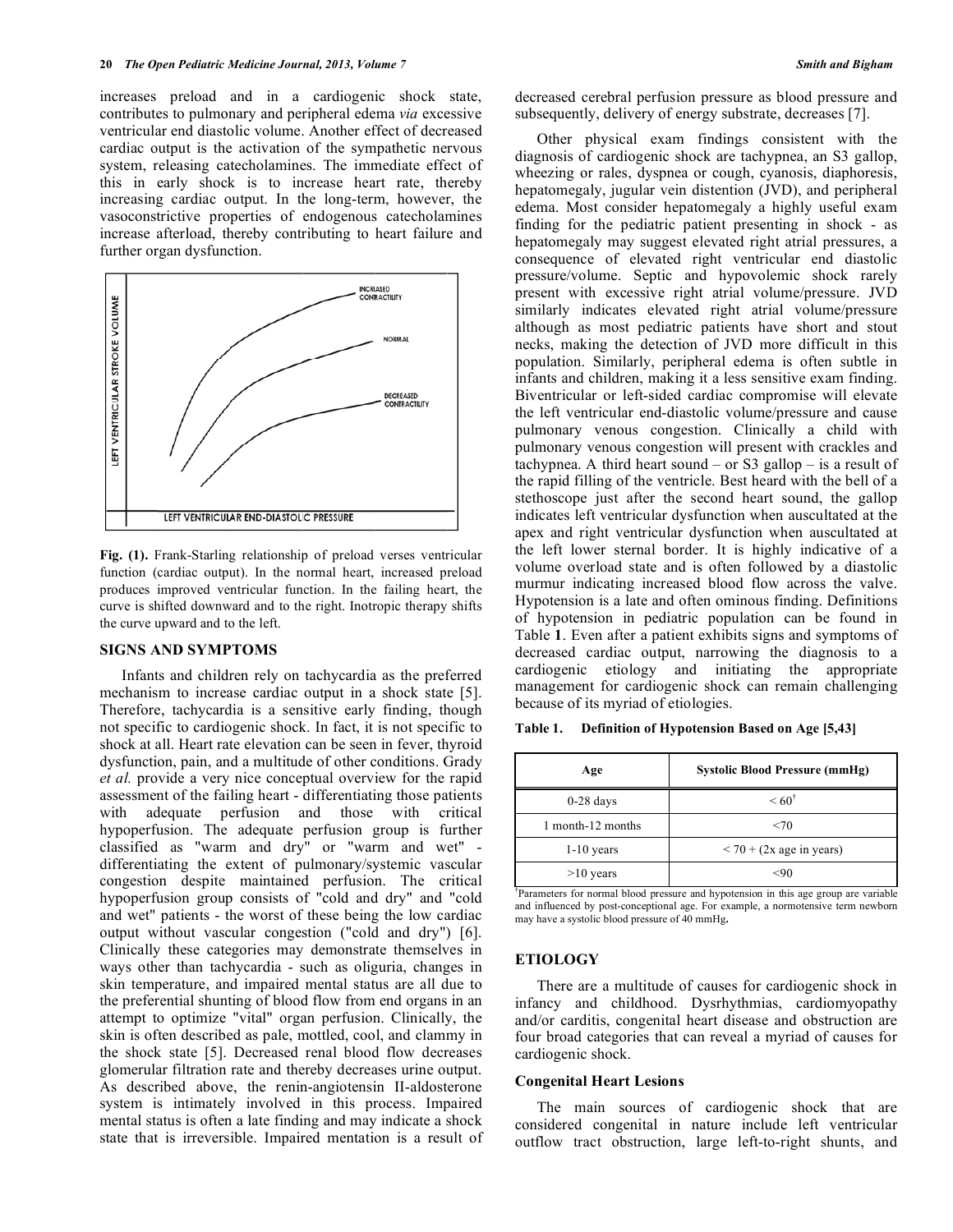physiologic or pathologic pulmonary steal. Viewed as the most common cause of cardiogenic shock in pediatrics, the substrate for congenital heart lesions is not a normal heart and therefore surgical intervention for palliation is often inevitable [8].

 Hypoplastic left heart syndrome, critical aortic stenosis, coarctation of the aorta, and hypertrophic cardiomyopathy (HCM) are all culprits in left ventricular outflow tract obstruction (LVOTO). These particular disorders are also discussed in the review on obstructive shock, as the pathophysiology is very similar. All except HCM are ductaldependant lesions that, if not diagnosed prenatally, present in the first week to ten days of life as the patent ductus arteriosus is closing, thereby cutting off systemic blood supply [5]. Prentatal diagnosis is ideal for early initiation of therapy, however a recent study in Australia found it had no impact on post-operative outcome in the case of hypoplastic left heart syndrome [9].

 In large left-to-right shunts, patients find themselves entering a state of congestive heart failure in the early neonatal period as their pulmonary vascular resistance falls. Such lesions as atrial-septal defect, ventricular-septal defect, patent ductus arteriosus, and atrio-ventricular septal defect are included in this category. During fetal life, blood supply is shunted around the lungs as the placenta provides adequate oxygenation and the lungs are fluid-filled. As the child transitions to life outside the womb, the first breath begins a process by which pulmonary vascular resistance decreases at a variable rate. In fetal life, pulmonary vascular resistance is high, but as pulmonary blood flow is needed to oxygenate the blood after delivery, over a period of weeks to months, the vascular resistance falls and blood flow increases to the lungs. In patients with large shunts, the blood chooses the path of least resistance and the lowresistance lung circuit receives preferential blood flow, resulting in pulmonary overcirculation and congestive heart failure, leading to inadequate systemic circulation and ultimately cardiogenic shock [5,10].

#### **Inflammatory Disorders of the Heart**

 Infectious myocarditis is probably the most widely studied cause for cardiogenic shock in this subset, although other causes range from metabolic, toxic, autoimmune/connective tissue derangements, neuromuscular disorders, hypoxic-ischemic events, idiopathic conditions, or inherited cardiomyopathies. Metabolic causes of shock can include hypo- or hyperthyroidism, hypoglycemia, pheochromocytoma, glycogen storage diseases (i.e. Pompe disease), mucopolysaccharidoses, carnitine deficiency, Fabry disease, disorders of fatty acid metabolism, acidosis, hypothermia, and hypocalcaemia. Such metabolic disorders may cause cardiac dysfunction and eventually failure by either hypertrophic (volume-overload) or dilated (pressureoverload) mechanisms with or without resulting cardiac conduction defects [11].

 Myocarditis often presents a challenge to the emergency physician or primary care physician because symptoms can range from low-grade fever to shock. A major cause of sudden death in adults younger than 40 and young athletes, myocarditis is an insidious disease that can often be

asymptomatic. Probably underdiagnosed, approximately 20% of young subjects with sudden cardiac death have histological evidence of myocarditis at autopsy. Early recognition and diagnosis is essential in preventing longterm complications of myocarditis. The current goldstandard in diagnosis remains endomyocardial biopsy which can be "operator-dependant." Key causes include infectious (summarized in Table **2**), idiopathic, autoimmune, allergic, and toxic [12].

 Toxic reactions to medications such as sulfonamides, penicillins, and anthracyclines can cause cardiomyopathy and subsequent shock. Anthracyclines cause a dilated cardiomyopathy that has long been described in the oncology literature [13]. The mechanism by which penicillins and sulfonamides is not as clear, but is usually associated with an anaphylactoid reaction [14].

 Connective tissue diseases such as systemic lupus erythamatosus (SLE), juvenile rheumatoid arthritis (JRE), polyarteritis nodosa, Kawasaki disease, and acute rheumatic fever have also been implicated in causing cardiomyopathy leading to shock or heart failure. Cardiac involvement in lupus can range from pericarditis, myocarditis, endocarditis, and even coronary artery involvement [15].

 Neuromuscular disorders known to cause cardiomyopathy include Duchene's muscular dystrophy, myotonic dystrophy, limb-girdle dystrophy, spinal muscular atrophy, and Friedreich's ataxia. Heart failure is a classic complication of muscular dystrophy due to the absence of a key sarcolemmal protein, dystrophin [16]. Myotonic dystrophy and cardiac failure primarily stems from increased risk of conduction disorders, namely first degree heart block and tachyarrythmias. Patients with limb-girdle dystrophy and spinal muscular atrophy suffer from dilated cardiomyopathy [17, 18]. Onefifth of patients who suffer from Friedreich's ataxia are clinically affected by hypertrophic cardiomyopathy [19]. Their symptomatology can range from asymptomatic to mild disease with palpitations and shortness of breath or may result in sudden cardiac death [20, 21]. Hypoxic-ischemic events leading to cardiac failure range from cardiac arrest and cardiopulmonary bypass to head injury, prolonged shock, or even carbon monoxide poisoning [22].

#### **Dysrhythmias**

 Any abnormal rhythm can tax the heart beyond its capacity, inducing cardiogenic shock, heart failure or even sudden death. Mentioned most commonly in the literature are prolonged, unrecognized supraventricular tachycardia (SVT), bradyarythmias, complete heart block, tachyarrythmias such as ventricular tachycardia (with or without pulses) or ventricular fibrillation, and other conditions that could predispose a patient to developing a dysrhythmia such as hypothermia and drug intoxications [23]. Prolonged, unrecognized SVT decreases cardiac output by inadequate relaxation periods in each cardiac cycle and decreased filling time in the atria, thereby decreasing filling pressure in the ventricles. The ventricular tachyarrythmias cause heart failure by both diminishing ventricular filling time and eliminating atrio-ventricular synchrony. The combination results in decreased ventricular filling and compromised stroke volume.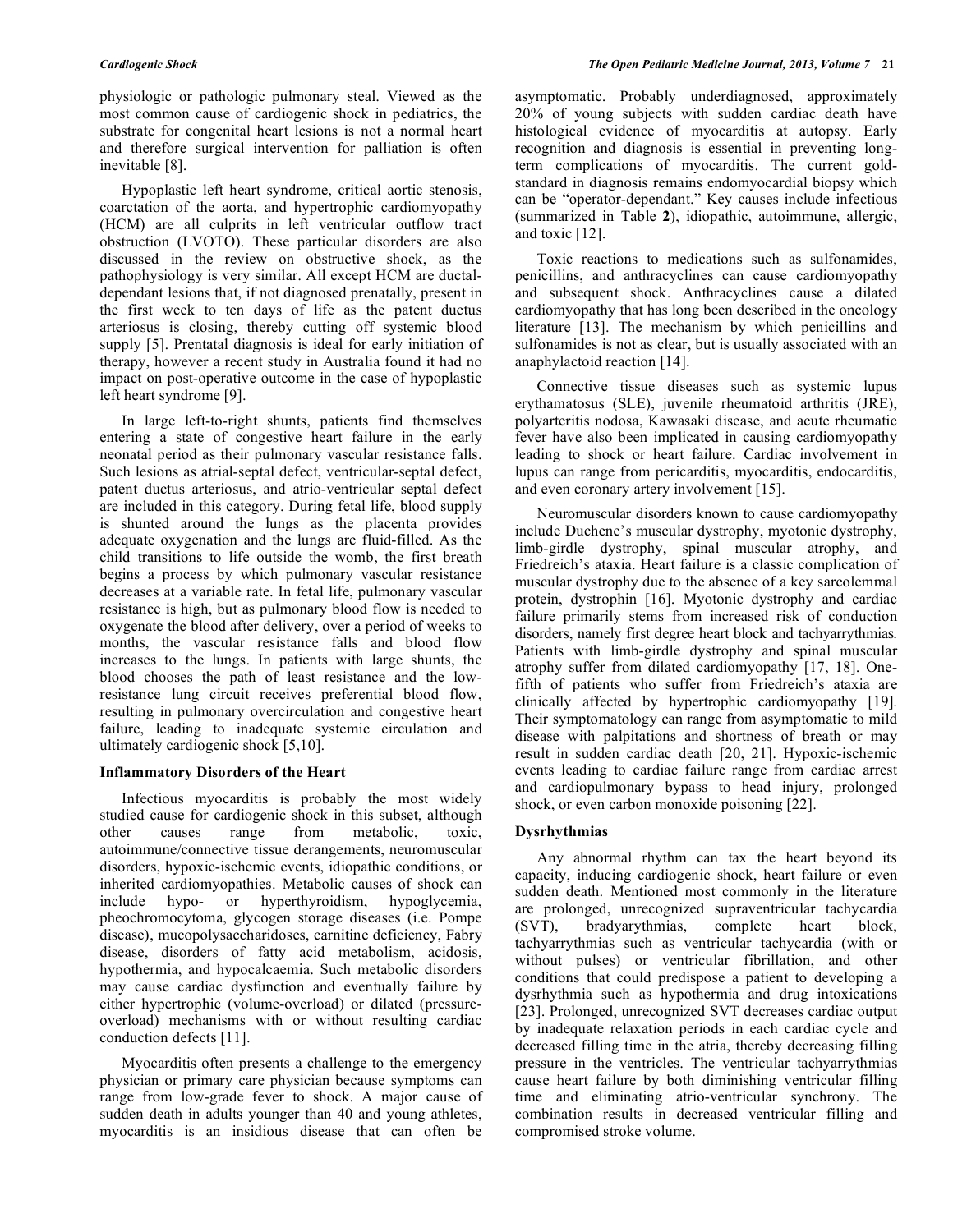#### **Table 2. Infectious Myocarditis [12, 44]**

| <b>Viral</b>                     | Parasitic                      | <b>Bacterial</b>                   |  |
|----------------------------------|--------------------------------|------------------------------------|--|
| Enteroviruses (esp. Coxsackie B) | Trypanosoma cruzi              | Campylobacter jejeuni              |  |
| Adenovirus                       | Trypanosoma brucei gambiense   | Chlamydophila psittaci             |  |
| Influenza                        | Trypanosoma brucei rhodesiense | Corynebacterium diphtheriae        |  |
| Ebstein-Barr                     | Toxocara canis/cati            | Borrelia spp.                      |  |
| Parvovirus                       | Toxoplasma gondii              | Neisseria meningitidis             |  |
| <b>Mumps</b>                     | Trichinella spiralis           | Mycoplasma pneumoniae              |  |
| West Nile Virus                  |                                | Streptobacillus monoliformis/minus |  |
| $HHV-6$                          |                                |                                    |  |
| <b>HIV</b>                       |                                |                                    |  |
| <b>CMV</b>                       |                                |                                    |  |
| $HSV-2$                          |                                |                                    |  |
| Hepatitis C                      |                                |                                    |  |

## **Obstructive Lesions**

 Cardiac tamponade involves a decrease in both right and left ventricular volumes, with normal systolic function. Due to the accumulation in the pericardial sac, the intrapericardial pressure prevents adequate atrial filling due to diastolic atrial compression and thus impaired ventricular filling from the absence of an atrial volume transported to the ventricle. Subsequently, cardiac output and stroke volume decrease  $|7|$ .

 Acute severe pulmonary embolus involving one or both the proximal pulmonary artery may present clinically as cardiogenic shock. Right ventricular ejection fraction is acutely decreased due to the obstruction upstream in the pulmonary artery bifurcation or proximal branch pulmonary arteries. Volume overload with right ventricular overdistension occurs thereby causing a decrease in volume to the left ventricle due to compensatory shifting of the intraventricular septum. The resultant "pancaked" left ventricle is incapable of sustaining meaningful cardiac output [7].

## **Other Disorders**

 Acute valvular regurgitation, namely mitral and aortic, is another cause for cardiogenic shock. Acute mitral regurgitation from traumatic rupture of the chordae or following bacterial endocarditis markedly reduces left ventricular stroke volume thereby increasing ventricular and regurgitant volume. Acute aortic regurgitation is less common in pediatrics and usually caused by infective endocarditis, aortic dissection, or trauma. Faced with a sudden increase in left ventricular diastolic volume due to aortic "backflow" into the left ventricle, stroke volume and cardiac output decrease [7].

 Trauma cannot be left out of the discussion on cardiogenic shock, either. Commotio cordis and contusion cordis are two conditions caused by high-velocity deceleration injuries such as a motor vehicle accident or in high-intensity contact sporting events. Damage to the myocardium can cause ventricular arrhythmias, cardiac

failure and event sudden cardiac death. Most patients (81- 95%) will present within 48 hours of their injury and often have other injuries such as flail chest, sternal fracture, or chest wall ecchymosis [12].

## **DIAGNOSTIC EVALUATION**

 After stabilizing a patient in cardiogenic shock according to Pediatric Advanced Life Support (PALS) or other clinical supportive guidelines, the next step would be laboratory evaluation. Typical labs that may be ordered include arterial blood gas, electrolyte profile including ionized calcium, measurement of BUN and creatinine, liver function tests, complete blood count, serum lactate, and occasionally cardiac enzymes. Electrolytes, renal function values, and liver function tests help reveal the adequacy of end-organ perfusion. Complete blood count will reveal anemia that can be worsening the clinical picture through impaired oxygencarrying capacity. Serum lactate and arterial blood gas will reveal the degree of acidosis. Lactic acidosis is due to the transition to anaerobic metabolism because of inadequate delivery of oxygen and decreased clearance of lactate by the liver, kidneys, and skeletal muscle. Mixed venous oxygen saturation or superior vena cava oxygen saturation can be used as surrogates for estimating the effectiveness of oxygen delivery using the Fick Principle [5].

 B-type natriuretic protein (BNP) is a well-studied diagnostic test in diagnosing early heart disease in adults. Recently, its use in diagnosing congenital heart disease and heart failure, monitoring post-operative hemodynamics in cardiac surgery patients, progression of disease in cardiomyopathy, and even post-transplant monitoring has increased [24]. BNP levels are significantly increased in all patients with ventricular dysfunction with right ventricular dysfunction more elevated than left. It may also be useful in early diagnosis of allograft rejection in cardiac transplantation. It is a sensitive (81-89%) and specific (84- 97%) measure of ventricular dysfunction and levels may be elevated as early as symptoms arise. It can be rapidly performed at the bedside but with a half-life of only 20 minutes, laboratory values may be difficult to interpret [25].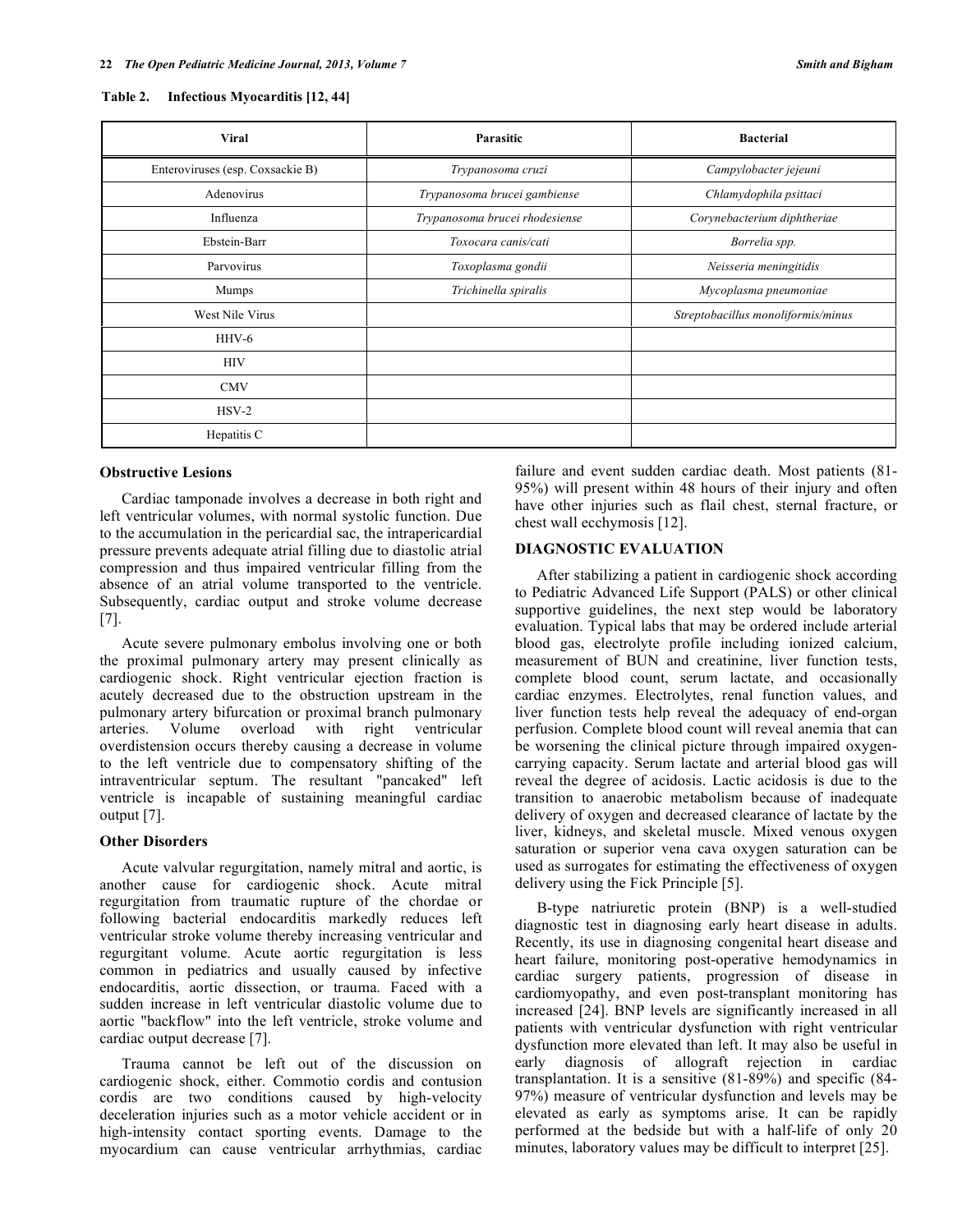Electrocardiogram and chest radiography are noninvasive tests that may clarify the etiology and severity of cardiac failure. Chest radiograph may demonstrate cardiomegaly, pulmonary venous congestion, or both. Electrocardiogram (ECG) can reveal ventricular hypertrophy, ischemia, or can even be normal [7].

 One of the next steps in treating cardiogenic shock is a visual assessment of cardiac structure and function. Echocardiogram can be performed at the bedside to emergently determine structure and systolic function, but less effectively diastolic function. Ejection fraction, wall dynamics, ventricular size and wall thickness, and valvular regurgitation are just a few of the details that will provide insight into cardiac function. Another value that is calculated by either the echocardiographer is the myocardial performance index (MPI) (Eq.2). MPI is a simple, reproducible and non-invasive measure of combined systolic and diastolic ventricular function. MPI is a comparison of the isovolumetric contraction (ICT) and relaxation times (IRT) to the ventricular ejection time (VET).

$$
MPI = (Isovolumetric Contraction Time +\nIsovolumetric Relaxation Time) /\nVentricular Ejection Time
$$
\n(Eq.2)

 As systolic function worsens, ICT lengthens and VET shortens, MPI is increased. With worsened diastolic function, IRT lengthens and MPI is similarly increased. A benefit of MPI is that it is not limited by geometric shape of the ventricle [26].

## **MANAGEMENT**

 First line treatment in any form of shock involves stabilizing airway, breathing and circulation. Oxygen supplementation, stabilization of the airway and establishment of vascular access are necessities. There are, however, some conditions that oxygen can be detrimental to the patient. Oxygen is a pulmonary vasodilator, so in singleventricle physiology, dilating the pulmonary vascular bed can worsen pulmonary overcirculation and systemic "steal." [27].

 Goal-directed therapy is a bundle of care including intensive care monitoring, fluids, blood products, inotropy and rapid turn-around time in laboratory evaluation in maximizing patient care [28]. Goal-directed therapy is known in the intensive care literature to improve patient outcome [29]. One unit of measurement is the mixed venous oxygen content, which has been used to assess level of tissue oxygenation and has shown a correlation with cardiac output in critically ill patients. A true mixed venous oxygen saturation is a measurement of the oxygen content of the pulmonary artery and is rarely measured directly unless a pulmonary arterial catheter is in place. Instead, we frequently measure the oxygen content from the superior vena cava, which correlates with true mixed venous saturation. Patients with cardiogenic shock had low mixed venous saturations and patients with relatively high levels had better prognosis [30]. Goal-directed therapy is extensively studied in the cardiac intensive care where inadequate oxygenation postoperatively is associated with increased morbidity and mortality [28].

 Another important feature in treatment of cardiogenic shock in its acute phase is judicious use of fluid resuscitation. As mentioned above, patients can present hypo-, hyper-, or euvolemic and in cardiogenic shock that is can be difficult to differentiate. The initial management for any form of shock is a fluid challenge. Typical fluid resuscitation is a crystalloid such as lactated ringers or normal saline and the starting dose is 20ml/kg given as fast as possible. If the patient is suffering from cardiogenic shock, fluid resuscitation will offer no improvement and may even worsen patient status [31].

#### **Advanced Therapeutic Measures**

 There are several principles in the advanced management of severe heart failure or cardiogenic shock. First, it is ideal to minimize myocardial oxygen demand. This is done by intubating and mechanically ventilating the patient and taking away the work and tissue demand associated with an increased work of breathing. Normothermia is also ideal in minimizing oxygen demand. Aggressive use of anti-pyretics or heating apparatuses is of utmost importance. Sedation or even paralysis of the patient eliminates movement of skeletal muscle as a source of oxygen consumption, as well. The next step in medical management of cardiogenic shock is aimed at maximizing myocardial performance. Correction of any dysrhythmia, optimizing preload, improving contractility, and reducing afterload are all staples in maximizing cardiac performance. Preload is optimized with the use of diuretics, vasodilators, and aggressive fluid management (depending on the clinical assessment of volume status). Contractility is improved by correction of metabolic derangements – including adequate serum ionized calcium - and providing inotropic support. Afterload reduction is accomplished by providing sedation and pain control and by using the appropriate pharmacologic agents. Table **3** outlines common medications used for hemodynamic and inotropic support. In left-ventricular outflow tract obstruction where systemic blood flow is dependent on the patency of the ductus, Prostaglandin is first-line in medical management. Starting dose is 0.03mcg/kg/min and dose is titrated to response. Doses as high as 0.05-0.1mcg/kg/min have been used but can be associated with significant hypotension and apnea [26].

 Afterload reduction can be provided by either Nitroprusside, or more commonly, Milrinone. Nitroprusside is a vasodilator, acting mainly on arterial smooth muscle, but to some extent the venous system as well. Usual dosing for Nitroprussside is 0.5-10mcg/kg/min. Milrinone is a type III phosphodiesterase inhibitor that increases cardiac contractility by elevating the intracellular cyclic adenosine monophosphate (cAMP) concentration through inhibiting its degradation. Milrinone also helps to improve diastolic dysfunction and causes some vasodilatation, but does not affect myocardial oxygen consumption [32]. Milrinone is truly the workhorse of cardiogenic shock – and has accurately been described as an inodilator. Other staples in the medical management of cardiogenic shock include the correction of metabolic acidosis or other electrolyte abnormalities, transfusion of blood products (if anemic), or even administration of Vitamin K, cryoprecipitate or fresh frozen plasma if coagulation defects are present [28].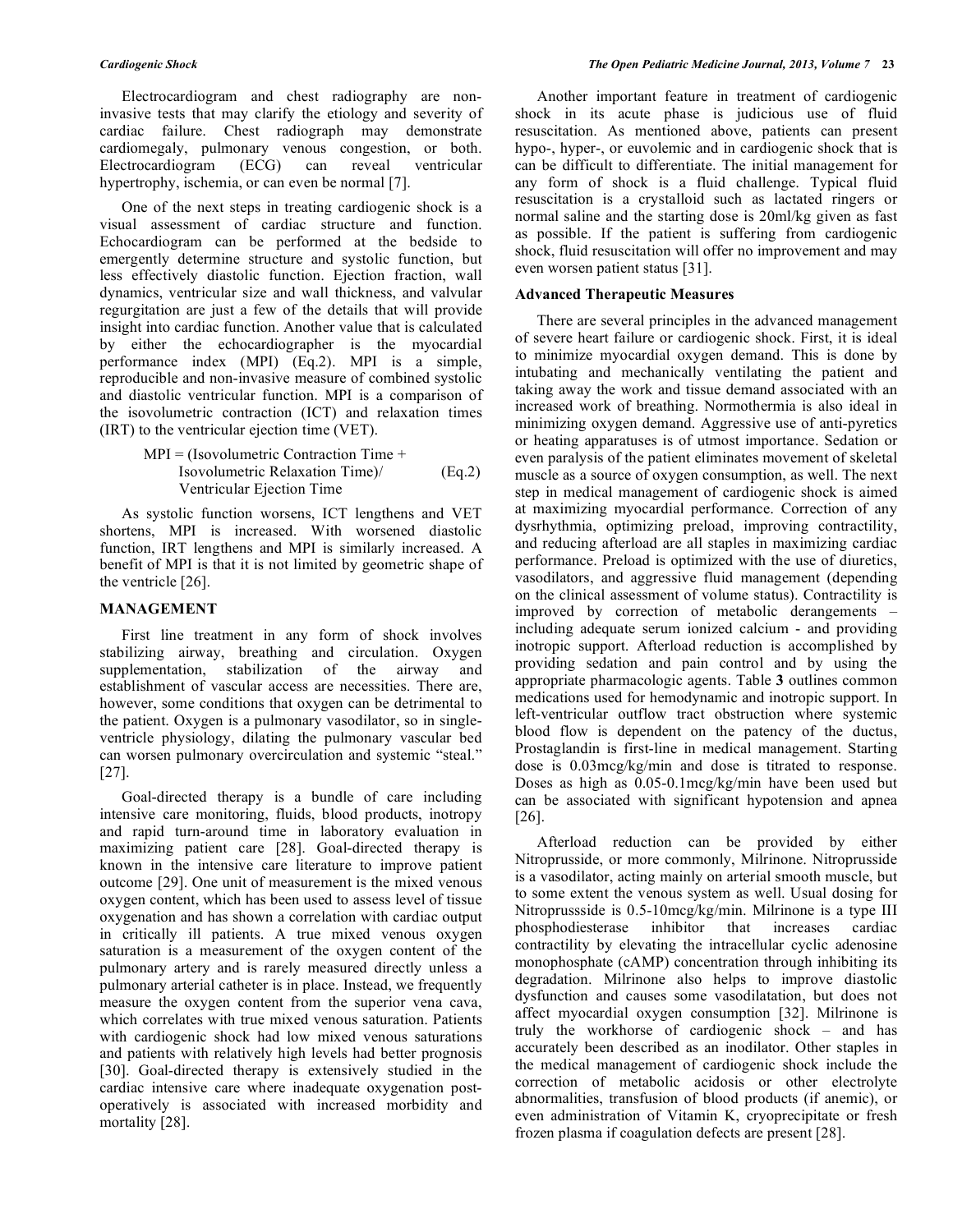| Table 3. |  | <b>Vasoactive Medications [5]</b> |  |
|----------|--|-----------------------------------|--|
|----------|--|-----------------------------------|--|

| Agent                       | Dose                                                                                                                                         | <b>Site of Action</b>                                                                                                                   | <b>Clinical Effect</b>                                                      |
|-----------------------------|----------------------------------------------------------------------------------------------------------------------------------------------|-----------------------------------------------------------------------------------------------------------------------------------------|-----------------------------------------------------------------------------|
| Dopamine                    | $3-20$ mcg/kg/min                                                                                                                            | Beta 1; increasing Alpha<br>effect with increasing dose                                                                                 | Increases contractility, vasoconstricts, increases HR, increases PVR        |
| Dobutamine                  | $1-20$ mcg/kg/min                                                                                                                            | Beta 2>Beta 1                                                                                                                           | Increases contractility, vasodilates (Beta2), decreases PVR                 |
| Epinephrine                 | $0.01-1$ mcg/kg/min                                                                                                                          | Beta>Alpha                                                                                                                              | Increases contractility and HR, vasoconstricts                              |
| Norepinephrine              | $0.01-1$ mcg/kg/min                                                                                                                          | Alpha>Beta                                                                                                                              | Vasoconstricts, increases SVR, increases contractility and HR               |
| Phenylephrine               | $0.1 - 0.5$ mcg/kg/min                                                                                                                       | Alpha                                                                                                                                   | Vasoconstricts, increases SVR                                               |
| Vasopressin<br>$\mathbf{r}$ | $0.0003 - 0.008$ U/kg/min<br>the contract of the contract of the contract of the contract of the contract of the contract of the contract of | V1 vascular receptor<br>the contract of the contract of the contract of the contract of the contract of the contract of the contract of | Vasoconstricts, vasodilates Circle of Willis, stimulates cortisol secretion |

HR = heart rate, PVR = pulmonary vascular resistance, SVR = systemic vascular resistance.

 When medical management is not enough, the next step is intervention of some nature. Current options include extracorporeal membrane oxygenation (ECMO), ventricular assist devices (VAD), and lastly cardiac transplantation. In any case, invasive support – such as ECMO and VAD are often thought of as bridges to the next step. Table **4** outlines the indications for mechanical support in children.

**Table 4. Indications for Mechanical Support in Children**  Adapted from Deiwick *et al.* [34]

| Bridge              | Goal                                                                           |
|---------------------|--------------------------------------------------------------------------------|
| To Treatment        | Stabilize organ function prior to diagnosis<br>and/or surgery                  |
| To Transplant       | Support until donor heart is available.                                        |
| To Recovery         | Support until native heart recovers,<br>no need for transplant                 |
| To Long-term Bridge | Support until switch from short-term device<br>to long-term device is feasible |

#### **Extracorporeal Membrane Oxygenation (ECMO)**

 ECMO is a complex system designed to circumvent the lungs and heart in cases of severe cardiac and/or pulmonary failure. ECMO can be used for 2 broad categories of patients: refractory hypoxemic respiratory failure or refractory circulatory failure (the focus for our discussion). It is currently the most commonly used mechanical support system for infants and young children and has distinct advantages over other support mechanisms [33]. An outline of advantages and disadvantages of ECMO can be found in Table **5**, though the common significant complications with ECMO are hemorrhagic complications associated with the requirement for anti-coagulation and organ failure related to the non-physiologic, non-pulsatile arterial flow patterns [34].

 There are currently several modes of ECMO available, but the most commonly used support method for cardiac failure and cardiogenic shock is the venoarterial (VA) ECMO. In VA ECMO, the right atrium is drained by venous cannulation, allowing desaturated venous blood to be removed from the body. This desaturated blood is pumped to the oxygenator where gas exchange occurs. Gas exchange in the membrane oxygenator depends on the permeability of the membrane to oxygen and carbon dioxide, the available surface area, the pressure gradient, and the interface time.

Viscosity, temperature, and pH of the blood can also affect gas exchange. After oxygenization, the oxygenated blood is rewarmed to body temperature and returned to the patient *via*  an arterial cannula. Because the adequacy of flow depends upon the volume of deoxygenated blood removed, venous return must be maintained for ECMO to be effective. When myocardial function is severely impaired left atrial decompression may be required, and is often accomplished *via* atrial septostectomy. Without left atrial decompression, pulmonary edema will develop and recovery of left ventricular function will be impaired. ECMO circuit resistance can be met at the cannula site, so a large bore cannula is ideal. Any process that limits right atrial filling, such as a pneumothorax or pneumopericardium will also hinder venous drainage. Similar problems can occur on the arterial side.

# **Table 5. ECMO at A Glance**

Adapted from Deiwick *et al.* [34]

| Advantages                   | <b>Disadvantages</b>       |  |
|------------------------------|----------------------------|--|
| Simple cannulation technique | Duration of support        |  |
| Peripheral cannulation       | Oxygenator may fail        |  |
| Cost reduction               | Need for trained personnel |  |
| Readily available            | Bleeding complications     |  |
| Biventricular support        | Thromboembolic events      |  |
| Reliable oxygenation         | Immobility                 |  |
|                              | Non-pulsatile flow         |  |

 Less commonly, venovenous (VV) ECMO can be used, employing only central venous access and no central arterial access. Candidates for VV ECMO must have isolated hypoxemic respiratory failure with largely preserved cardiac function. Neonates with congenital diaphragmatic hernia had similar outcomes for VA and VV ECMO [35]. but in patients with cardiac failure VA ECMO is the norm.

 Many authors suggest that ECMO seems to be superior to other modes of support in cases of complex congenital heart disease where hypoxia, pulmonary hypertension, or biventricular failure all contribute to the need for support [34]. ECMO is effective at bridging nearly half of eligible children to transplant [33]. Though ECMO has enjoyed gains in survival, most agree that opportunity for improvement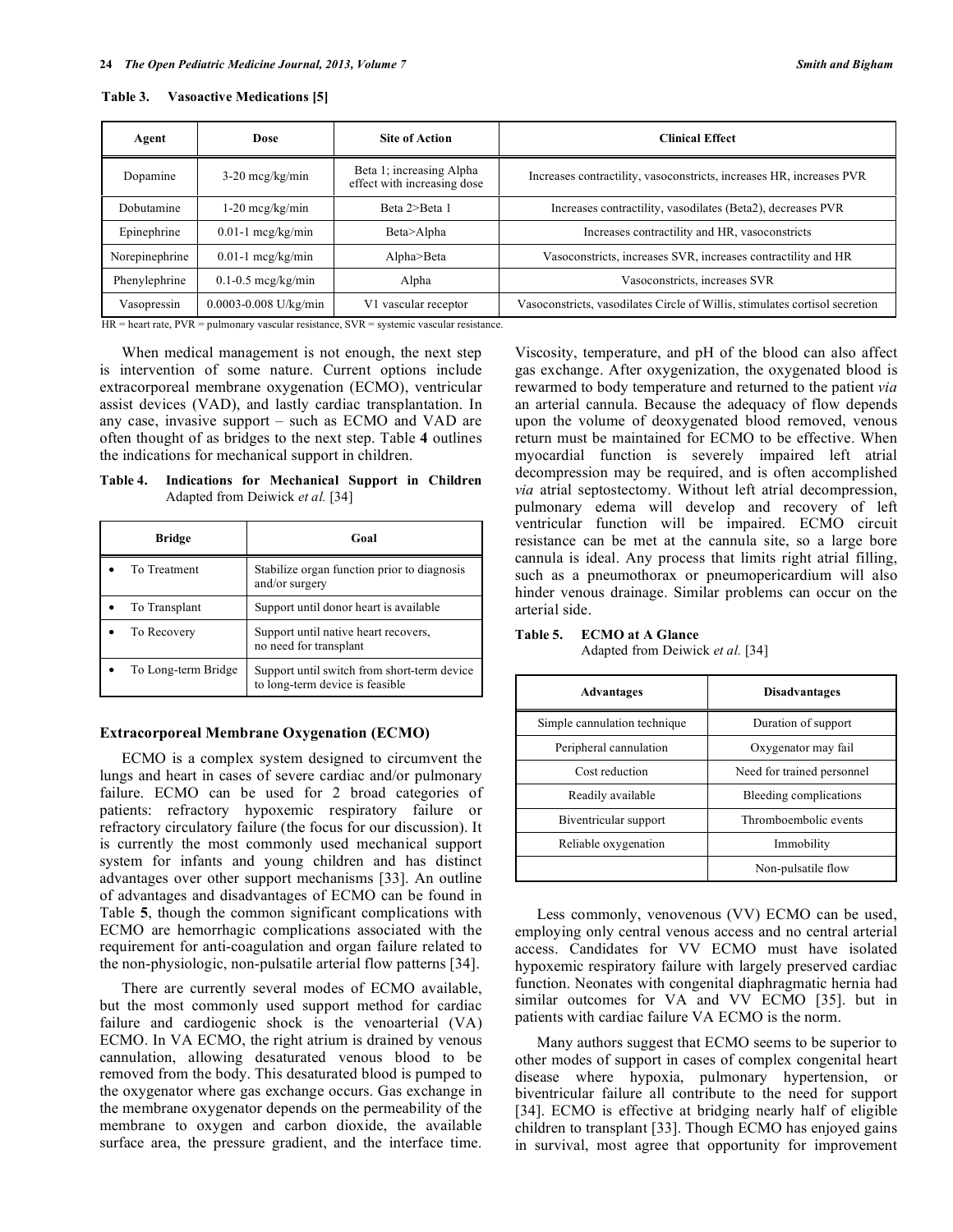exists either by modifying ECMO support regimens or by employing alternative extracorporeal devices.

# **Ventricular Assist Devices**

 Ventricular assist devices (VADs) are mechanical pumps that take over the function of one or both ventricles in an attempt to restore normal hemodynamics and end-organ blood flow [34]. Until recently, VADs were used only in adults and older children. Currently, however, centrifugal pump and pulsatile VADs have grown in popularity for pediatric support and have been used in children weighing less than 6 kg [36]. A summary of VADs can be found in Table **6**.

| Table 6. |  |  | VAD at a Glance [31-35] |  |
|----------|--|--|-------------------------|--|
|----------|--|--|-------------------------|--|

| Advantages                                                  | <b>Disadvantages</b>                                         |
|-------------------------------------------------------------|--------------------------------------------------------------|
| Direct Decompression of LV                                  | Requires direct cardiac<br>cannulation                       |
| Pulsatile Blood Flow                                        | Requires and increased<br>number of cannulation sites        |
| Decreased risk for<br>hemorrhagic complications             | Unable to use with co-<br>existing pulmonary<br>hypertension |
| Decreased need for blood<br>products                        | Respiratory failure must not<br>be present to use            |
| Decrease in level of systemic<br>anti-coagulation           | Only useful in single<br>ventricle failure                   |
| Mobility                                                    | Cannot be used in presence<br>of intracardiac shunt          |
| Ability to extubate, feed<br>enterally, even discharge home |                                                              |

 There are advantages to VAD use over the use of ECMO. VADs allow for direct decompression of the left ventricle and can provide pulsatile blood flow [33]. VADs do not require an oxygenator in circuit, therefore trauma to blood elements is reduced, which decreases the requirement for excessive transfusion and the development of sensitivity to HLA surface antigen. In addition, VADs allow a decreased dose of systemic anticoagulation and thereby reducing the risk of hemorrhagic complications, which are well-known with ECMO. In a retrospective review, McMullen *et al.*  describe a cohort of two similar patient populations in terms of age, gender, and body surface area who received either ECMO or VAD *via* a centrifugal pump and found that outcome, recovery time, and circuit complications were similar but patients on VAD therapy had significantly less blood product administration and hemorrhage in the postoperative period. Patients on ECMO therapy required higher doses of anti-coagulants and higher activated clotting times to maintain patency of circuit, as well [33,37].

 VAD support is best used when isolated left ventricular failure is the only indication for assistance [34]. VADs can be used for a longer amount of time than ECMO, as well. A recent study at the Cleveland Clinic noted that ECMO support was limited to two weeks due to complications from non-pulsatile flow, whereas VAD use was as long as 98 days [36]. However, it is suggested that after 72 hours of mechanical ECMO support without recovery of myocardial

function, a decision should be made concerning transplant, longer-term assist device implementation, or termination of support [34]. A secondary advantage of VAD support may be related to the "resting of the heart" which has been shown to demonstrate restoration of the more normal protein structures (collagen and dystrophin) as well as reduction in myocardial hypertrophy [38].

 A distinct disadvantage of VAD support is that it requires direct cannulation of the heart *via* sternotomy and requires 4 cannulation sites compared to ECMO's 2 cannulation sites [36]. There are also some contraindications to the use of VAD for mechanical support. Pulmonary hypertension, respiratory failure, biventricular cardiac failure, and residual intracardiac shunts are all relative contraindications for VAD support [34].

 Paracorporeal VADs are also available for use in the pediatric population to a limited extent. The benefit of this system is that child is able to be extubated and can mobilize while awaiting transplantation. However, the device is currently not approved for use by the FDA and must only be used on the basis of "compassionate use." [39]. It is clear that the technology and experience associated with VAD use in the pediatric age group is evolving at a rapid pace, providing reasonable expectation that the next decade will provide much more clarity on this relatively novel pediatric therapeutic option.

## **Transplantation**

 Heart transplantation is the last therapeutic option for children suffering from terminal heart failure refractory to medical therapy and often dependant on mechanical supportive interventions [40]. One of the major drawbacks of pediatric heart transplant is the lack of a suitable donor pool due to the size restrictions of a small child's thoracic cavity. For this reason, patients with dilated cardiomyopathy seem to fare better in the selection process because of the large size of their native heart. Prognosis for pediatric patients awaiting transplant is guarded, at best. Short-term mortality while awaiting a compatible organ can be up to 20% overall for children and as high as 31% in young children (less than 6 months) [41]. Increased pediatric pre-transplant mortality coupled with poor donor pool warrants better pre-transplant therapies in the form of pediatric-sized ventricular assist devices. In 1995 the Stanford group reported a 1 yr survival of 75% and 5 yr survival of 60% after transplant for treatment of end-stage heart failure. More recently, however survival data are more reassuring. One-year survival was 94.6% and 5-year survival was 86.1% in a British cohort. High pre-transplant pulmonary vascular resistance, right ventricular failure and restrictive cardiomyopathy were poor prognostic factors for survival after transplant. Long-term follow-up acute rejection and infection were the most common sources of mortality [42].

## **OUTCOME**

 Due to the variety of causes of cardiogenic shock in children, outcome is highly variable and dependant on both the etiology and treatment. The vast majority of patients presenting with cardiogenic shock are successfully managed with either conventional cardio-respiratory support techniques and medications or support and subsequent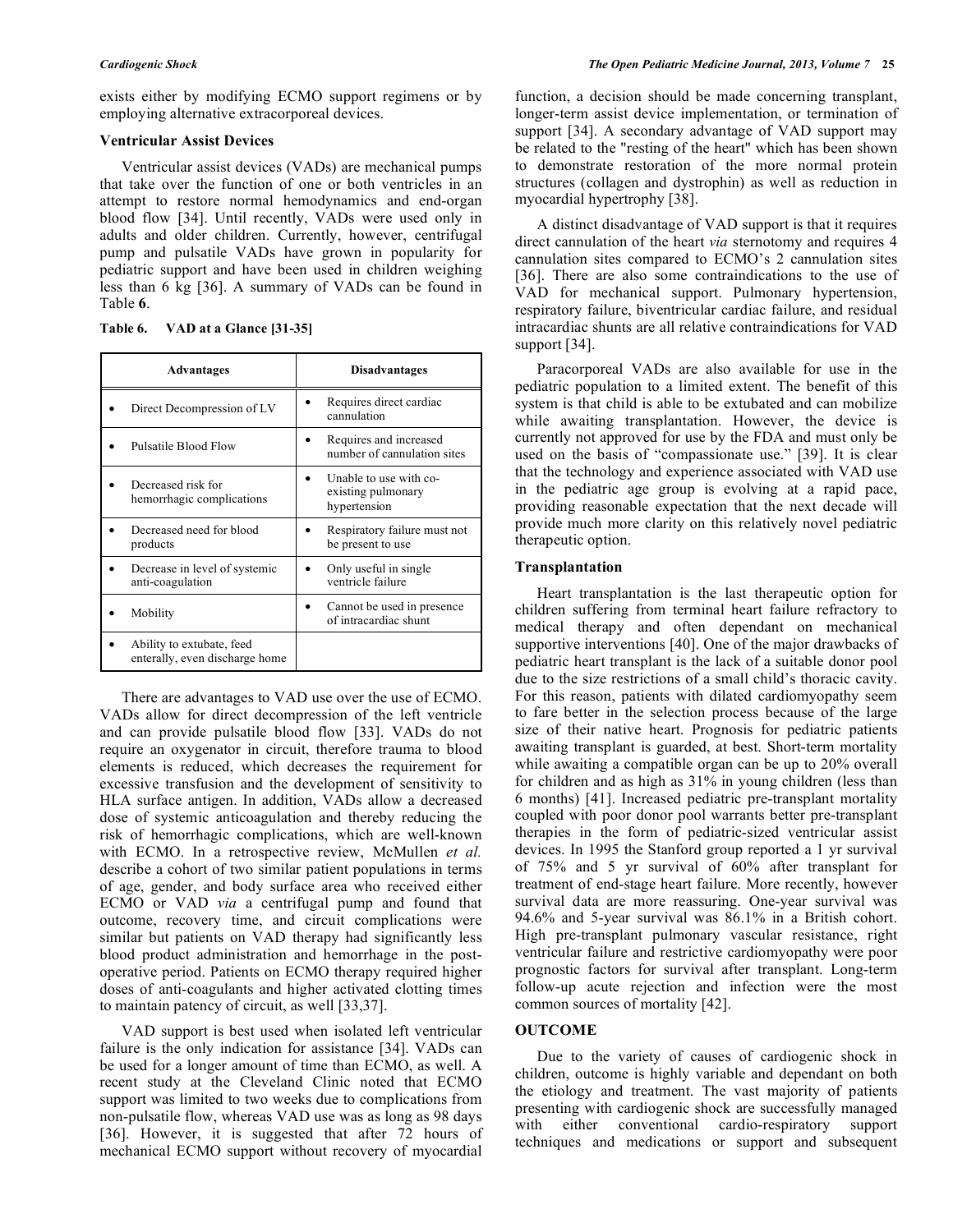correction of the anatomic cardiac defect. The outcomes of these patients depend on the nature of the myocardial inflammation and injury and the reversibility (either medically or surgically) or the myocardial dysfunction. There are, however, patients that progress to myocardial failure requiring support devices. Poor neurologic outcome was more common with ECMO as recently as 2002. More than 60% of ECMO patients demonstrated moderate to severe impairment at 4 year follow-up. Only 20% of patients supported with VAD showed the same impairment [36]. Intracranial hemorrhage and thromboembolic cerebral events occur in 3-6% of pts regardless of mode of support [34]. One study showed that children with congestive cardiac failure fared poorly when treated with VAD. Fewer than 33% survived to transplantation [33]. Myocarditis has the highest survival of any patient population requiring ECMO with 58% of patients able to be weaned from support. A recent study proved an 80% survival in patients with myocarditis supported by either ECMO or VAD [36]. Experimental use of Paracorporeal VAD has successfully bridged patients to transplant 60% of the time [39]. Transplant outcomes remain "good," though organ availability remains limited.

#### **CONCLUSION**

 Cardiogenic shock often provides a clinically challenging diagnostic dilemma for the clinician caring for the infant with shock. However, cardiogenic shock should neither be ignored nor forgotten as solving its puzzle, for most practitioners, warrants a careful understanding of the complex physiologic sequelae and the variety of inciting causes. The most common causes remain congenital heart defects and infectious myocarditis. Fortunately, it seems that the growing trend toward diagnosing congenital heart defects prenatally may reduce the burden of undiagnosed structural heart defects and resultant cardiogenic shock, allowing for earlier treatment and an increased survival. Unfortunately, the same advances have not been made in terms of diagnosing infectious myocarditis, causing the medical world to rely largely on clinical judgment. Symptomatology of cardiogenic shock greatly overlaps both other types of shock as well as non-shock states, however ancillary testing such as echocardiography is diagnostic of the myocardial dysfunction. Unfortunately due to the fact that the cardiovascular system is more times than not involved in all forms of shock, early recognition of shock is key to preventing irreversible myocardial damage. Treatment mechanisms such ECMO and VADs allow practitioners to provide a bridge to recovery, surgical correction or transplant. Cardiac transplant outcome in children is improving, but lack of an adequate donor pool still exists as a limiting factor to its use. Specialty care through a pediatric cardiologist and often a pediatric cardiothoracic surgeon should be sought early to prevent the irreversible damage that can often end a child's life.

## **CONFLICT OF INTEREST**

 The authors confirm that this article content has no conflicts of interest.

#### **ACKNOWLEDGEMENTS**

Declared none.

#### **REFERENCES**

- [1] Court O, Kumar A, Parrillo J. Clinical review: Myocardial depression in sepsis and septic shock. Crit Care 2002; 6(6): 500-8.
- [2] Domico M, Liao P, Anas N, Mink R. Elevation of brain natriuretic peptide levels in children with septic shock. Pediatr Crit Care Med 2008; 9(5): 478-83.
- [3] Cox DJ, Groves AM. Inotropes in preterm infants--evidence for and against. Acta Paediatr Suppl 2012; 101(464): 17-23.
- [4] Noori S, Seri I. Neonatal blood pressure support: the use of inotropes, lusitropes, and other vasopressor agents. Clin Perinatol 2012; 39(1): 221-38.
- [5] McKiernan CA, Lieberman SA. Circulatory shock in children: an overview. Pediatr Rev 2005; 6(12): 451-60.
- [6] Grady K, Dracup K, Kennedy G, *et al*. Team management of patients with heart failure: A statement for healthcare professionals from The Cardiovascular Nursing Council of the American Heart Association. Circulation 2000; 102(19): 2443-56.
- [7] Chatterjee K, McGlothlin D, Michaels A. Analytic reviews: cardiogenic shock with preserved systolic function: a reminder. J Intensive Care Med 2008; 23(6): 355-66.
- [8] Radermecker M, Canivet JL, Lancellotti P, Limet R. The usual causes of left ventricular outflow tract obstruction below the aortic valve in normal ventriculoarterial connection: review of the physiopathology and surgical implications. Acta Chir Belg 2005; 105(5): 475-81.
- [9] Sivarajan V, Penny DJ, Filan P, Brizard C, Shekerdemian LS. Impact of antenatal diagnosis of hypoplastic left heart syndrome on the clinical presentation and surgical outcomes: the Australian experience. J Paediatr Child Health 2009; 45(3): 112-7.
- [10] Mann D, Qu JZ, Mehta V. Congenital heart diseases with left-toright shunts. Int Anesthesiol Clin 2004; 42(4): 45-58.
- [11] Kane JM, Rossi J, Tsao S, Burton BK. Metabolic cardiomyopathy and mitochondrial disorders in the pediatric intensive care unit. J Pediatr 2007; 151(5): 538-41.
- [12] Hsing DD, Madikians A. True-true, unrelated: a case report. Pediatr Emerg Care 2005; 21(11): 755-9.
- [13] Rathe M, Carlsen NL, Oxhoj H, Nielsen G. Long-term cardiac follow-up of children treated with anthracycline doses of 300 mg/m(2) or less for acute lymphoblastic leukemia. Pediatr Blood Cancer 2009; 54(3): 444-8.
- [14] Hartmann M, Bode C, Zirlik A. Anaphylactic shock-associated cardiomyopathy. Int J Cardiol 2008; 127(3): e136-7.
- [15] Jain D, Halushka MK. Cardiac pathology of systemic lupus erythematosus. J Clin Pathol 2009; 62(7): 584-92.
- [16] Fayssoil A, Nardi O, Orlikowski D, Annane D. Cardiomyopathy in Duchenne muscular dystrophy: pathogenesis and therapeutics. Heart Fail Rev 2010; 15(1): 103-7.
- [17] Bouhouch R, Elhouari T, Oukerraj L, *et al*. Management of cardiac involvement in neuromuscular diseases: review. Open Cardiovasc Med J 2008; 2: 93-6.
- [18] Distefano G, Sciacca P, Parisi MG, *et al*. [Heart involvement in progressive spinal muscular atrophy. A review of the literature and case histories in childhood]. Pediatr Med Chir 1994; 16(2): 125-8.
- [19] Casazza F, Morpurgo M. The varying evolution of Friedreich's ataxia cardiomyopathy. Am J Cardiol 1996; 77(10):895-8.
- [20] Pandolfo M. Friedreich ataxia: the clinical picture. J Neurol 2009; 256 (Suppl 1): 3-8.
- [21] Gucev Z, Tasic V, Jancevska A, *et al*. Friedreich ataxia (FA) associated with diabetes mellitus type 1 and hyperthrophic cardiomyopathy. Bosn J Basic Med Sci 2009; 9(2): 107-10.
- [22] Yanir Y, Shupak A, Abramovich A, Reisner SA, Lorber A. Cardiogenic shock complicating acute carbon monoxide poisoning despite neurologic and metabolic recovery. Ann Emerg Med 2002;  $40(4)$ : 420-4.
- [23] Silva JN, Van Hare G. Management of postoperative pediatric cardiac arrhythmias: current state of the art. Curr Treat Options Cardiovasc Med 2009; 11(5): 410-6.
- [24] Das B, Raj S, Solinger R. Natriuretic peptides in cardiovascular diseases of fetus, infants and children. Cardiovasc Hematol Agents Med Chem 2009; 7(1): 43-51.
- [25] Das B. Plasma B-type natriuretic peptides in children with cardiovascular diseases. Pediatr Cardiol 2010; 31(8): 1135-45.
- [26] Fesseha AK, Eidem BW, Dibardino DJ, *et al*. Neonates with aortic coarctation and cardiogenic shock: presentation and outcomes. Ann Thorac Surg 2005; 79(5): 1650-5.